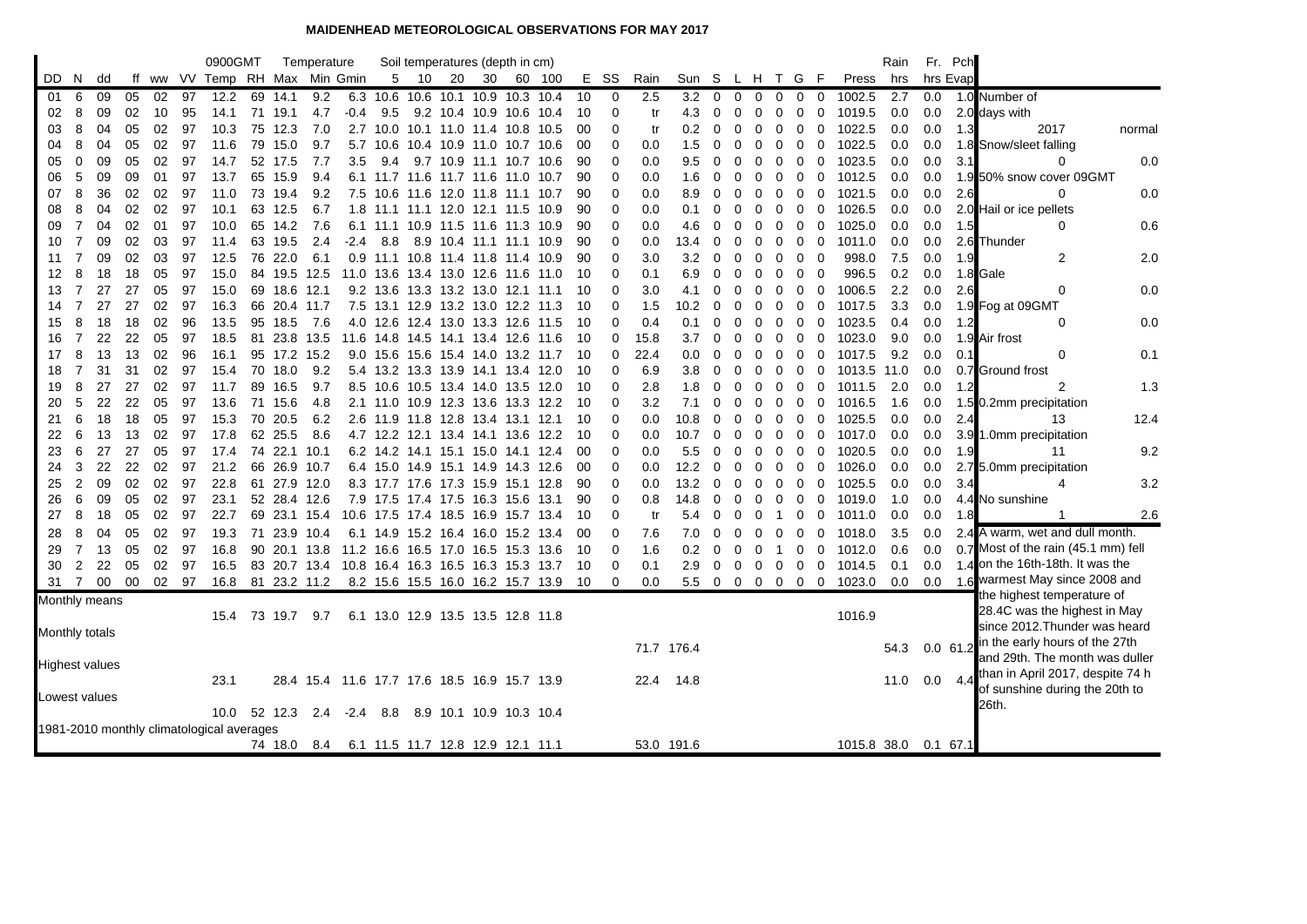

This information (and data for earlier months) is also available at http://www.met.rdg.ac.uk/~brugge